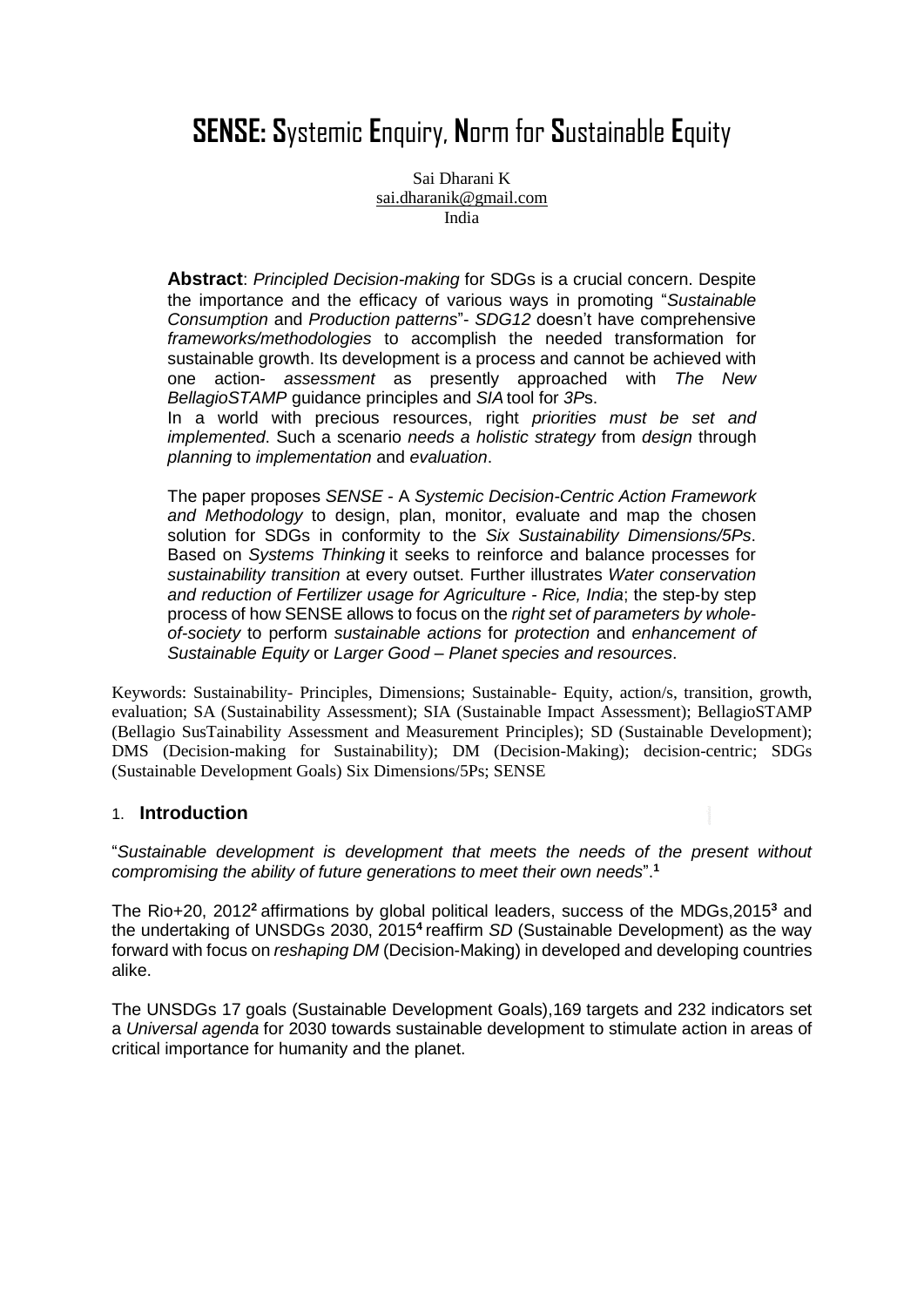In an increasingly consumption driven world that are straining resources, SDG12**<sup>5</sup>** is much more important as it underpins every other SDG, from Zero Poverty to Peace and Justice. Its objective of *sustainable growth*- repeatable, ethical and responsible actions by and for current and future generations places the importance on *DM* as a means to achieve it and should be considered a '*fundamental legal principle*' **6** towards SD as at *'the very heart of every action*  lies a decision<sup>7</sup> implied in sustainability transition<sup>8</sup> - Long-term, multi-dimensional and fundamental transformation of large socio-technical systems towards more sustainable modes of production and consumption.

Noting that SD, SDG12 and DMS (Decision-Making for Sustainability) are inherently crosscutting and inextricably linked to the cause of larger good and that *SDG12* is an ice-breaker for sustainability which transcends positive impacts on the other SDGs.

*SENSE* through its Systemic**<sup>9</sup>** decision-centric approach with *SD as the goal*, *SDG 12 as the implementer for sustainability transition catalysed by DMS* allows to *strategize solution/s* and *perform sustainable actions* by *whole-of society* (individuals, corporations/institutions, governance). As an *Action Framework* and *Methodology* - addresses the *Strategy* and *Processes* for understanding and analysing the dynamic perspectives to take informed decisions and implement them.

**SENSE** → Informed decisions with Systemic Enquiry and Analysis/Assessment + Implementation of Sustainable Actions + Evaluation  $\Rightarrow$  Sustainability transition  $\Rightarrow$  SD

#### 2. **Current Models**

'*The effect of an(impact) assessment procedure may well be that it will mainly benefit future decisions, while having a more limited impact on the decisions which the impact assessment was meant to inform and influence'.* **10**

Sustainability practices have seen light in the 1990s as a performance measurement tool in the corporate world. In its purest, most distilled form, the imperatives of sustainability are summed up by just three words: '*Planet. People. Profit'*. **<sup>11</sup>**Commonly known as the *TBL* (Triple Bottom Line)**<sup>12</sup>** is an evaluation of the outcomes at the end of the implementation process to capture the essence of sustainability by measuring the impact of an organization's activities on the world, including both its profitability and shareholder's value and its social, human and environmental capital.

Ideally, *SIA* (Sustainable Impact Assessment)**<sup>13</sup>** , Figure 1 is a systematic and iterative process for the ex-ante assessment of the likely economic, social and environmental impacts of policies, plans, programmes and strategic projects undertaken during the preparation of them where the stakeholders concerned participate pro-actively.



On independent evaluation of how SIA by i) The EU commission services to Policy-making. **14** ii) The students E6 Øst, Norway and the professionals linking two major ski areas, Switzerland**<sup>15</sup>** was carried, used, its quality and role reflected as follows.

- *Importance for economic impacts* than social and environment impacts.
- *Intangible quantification* of indicators for environmental and social impacts.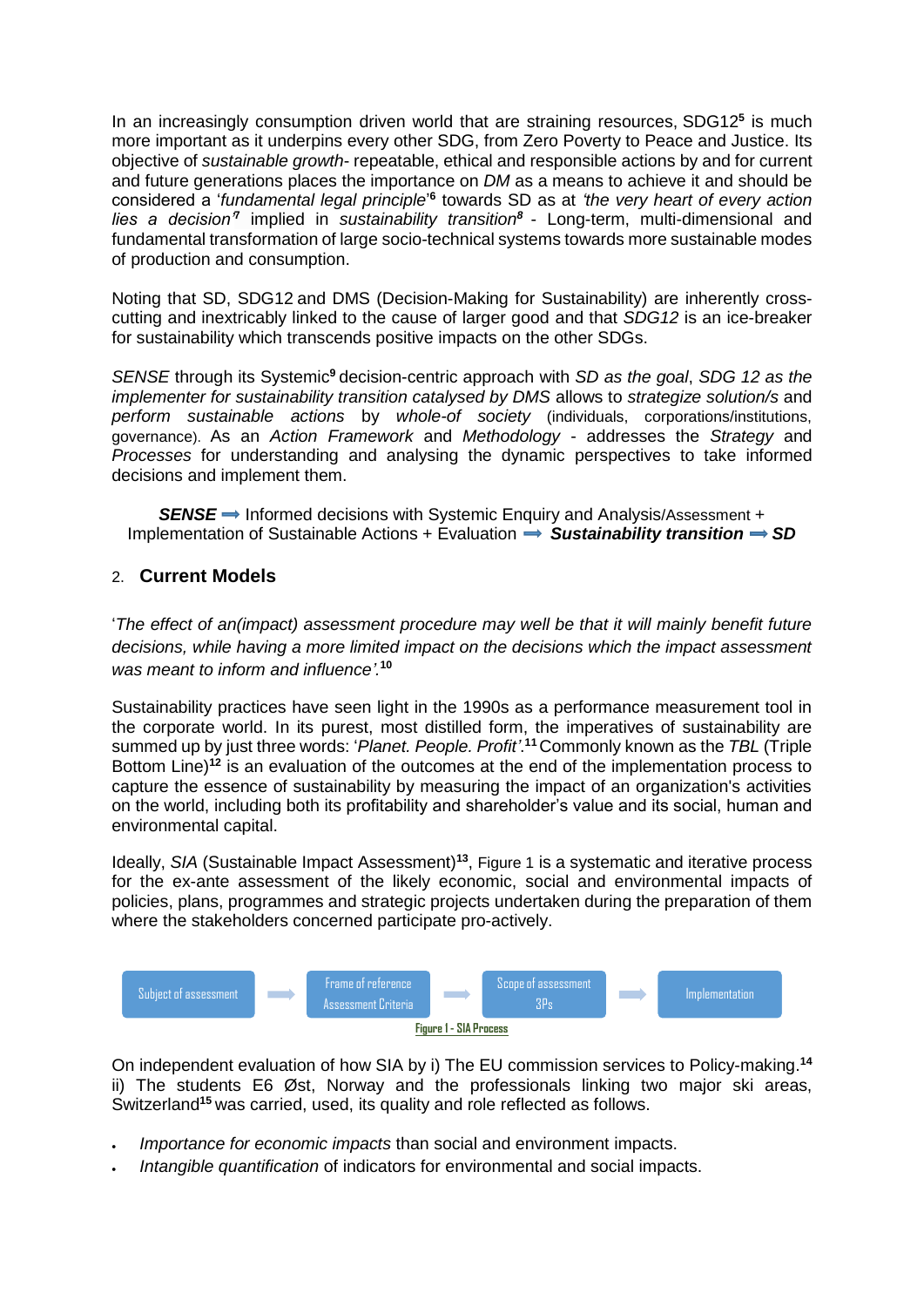- *Inadequacy* in assessment frame, scope and inter-service/stakeholder consultation.
- *Unclear purpose* with focus on competitiveness than integration for objectives.
- *Resources* and *Proportionality* with too much discretion to the project lead and criterion relaxation for assessment guidelines leaving out difficult and long-term environmental and social impacts.
- *Stakeholder representation* inclusion too late in the process after options were determined.
- *Credibility* and *Transparency* as lacking clarity on the links and influence of how SIA influenced decisions.

The above mentioned *Institutional* (appropriate provisions and arrangements for scope and frame of reference) and *Methodological* (procedural and organisational provisions, responsibility and inclusion of stakeholders) limitations of analysis, integration of 3Ps and reporting has not led to proper assessment for sustainability.

The *New BellagioSTAMP***<sup>16</sup>** (Bellagio SusTainability Assessment and Measurement Principles), Figure 2 does not define good practice but is intended as critical guidance to affect evaluation - design, content, process, scope and impact for development, compilation, review and management of assessments.

| 1.               | <b>Guiding Vision</b>           | Deliver Well-being within the capacity of biosphere to sustain it for<br>future generations. |  |  |  |
|------------------|---------------------------------|----------------------------------------------------------------------------------------------|--|--|--|
| 7.               | <b>Essential Considerations</b> | Trade-offs and Synergies for Social, Environmental and Economic<br>systems.                  |  |  |  |
| $\overline{3}$ . | Adequate Scope                  | Geographical scope and Time horizon.                                                         |  |  |  |
| 4.               | Framework and Indicators        | Standardized measurement for comparability.                                                  |  |  |  |
| 5.               | Transparency                    | Disclose, explain methods and data.                                                          |  |  |  |
| R                | <b>Fffective Communication</b>  | Clarity in details.                                                                          |  |  |  |
| 7 <sup>1</sup>   | <b>Broad Participation</b>      | Engage and Reflect views of public.                                                          |  |  |  |
| R                | <b>Continuity and Capacity</b>  | Adequate response to change.                                                                 |  |  |  |

**Figure 2 – The New BellagioSTAMP Principles**

The questions of validity and applicability as per a study**<sup>17</sup>** of i) How well do existing assessment frameworks align with the BellagioSTAMP? ii) Can the BellagioSTAMP be adopted as a global methodological framework for sustainability assessment at the neighbourhood scale showcased:

- *Need for proper design standards*: Definition for systems, criteria, indicators to assess neighbourhood are yet to evolve as per BellagioSTAMP principles vision, essential considerations, transparency and participation.
- *Conflict in addressing the objectives*: Non- involvement of the stakeholders and ineffective communication in the review and update of the existing assessment frameworks, missed the crucial links to capture and assess local values, perceptions and aspirations.
- *Non-uniformity in measurement units and impact assessment*: Lack of robust scoping mechanisms for assessment and improper consideration for evaluation to measure the performance.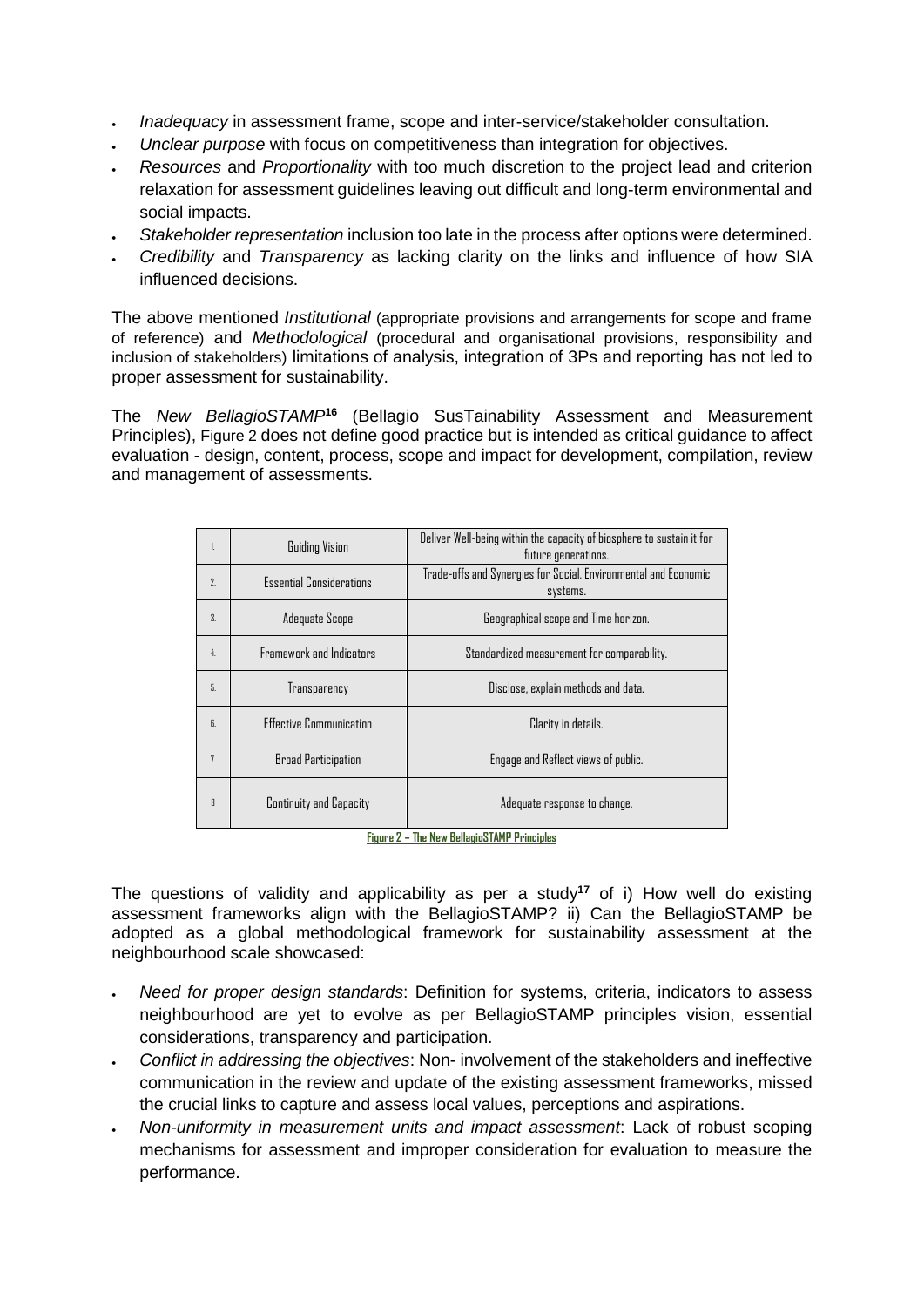The BellagioSTAMP provided an efficient and holistic analytical framework for reviewing the assessment tools. While the context specificity of sustainability has well been argued in literature, the *transferability of existing frameworks is unrealistic*. **17**

*SA* (Sustainability assessment) is often considered as an ex-ante process aimed to predict future outcomes. However, the distinction between ex-ante (assessment) and ex-post (evaluation) is not always made**<sup>18</sup>** and with limitations in the assessment procedure renders ambiguous measurement.

### 3. **Why SENSE?**

Sustainability is about decisions we make now and how they impact upon the present and future generations. In the development of any plan it is logical to consider the future world within which planning will have to operate. **19**

SA being '*value laden'* and of '*political character* in nature' **<sup>20</sup>** raises the concerns of transparency, broad consideration and participation, scope framing for ex-ante and ex-post processes to identify and assess the goals and indicators making it difficult to have a standard identification and measurement structure for comprehending the holistic aspects of SD and the growing concerns of the day.

Although SA is an element in the decision-making process, its variability counteracts it to *be the only 'supporting tool*' **<sup>20</sup>** for DMS as the vital sustainability aspects of *interaction* and *integration* aren't being sufficiently configured. *Confining the capability to effective strategy and analysis,* laying an insufficient path that will not be able to steer sustainability transition.

Also it is crucial to understand that *actions once performed cannot be reversed or retrieved* if the outcomes don't turn out to be positive impacts. Accepting that time lost and uncertainties are inevitable, it is *imperative to act on the current unsustainable situation.*

*Essentially, perceiving the need to have a robust decision-making strategy as a strong foundation that understands and analyses the problem/s and needed positive impacts, decides on the right solution/s, guides the actions and provides for correct evaluation indicators towards sustainability transition* - the *crux of SENSE*.

## 4. **SENSE**

'*Sustainability must be made operational in each specific context (e.g. forestry, agriculture), at scales relevant for its achievement, and appropriate methods must be designed for its longterm measurement'.* **19**

Sustainability from an '*action-guiding power'* into an **'***action-generating* concept' **<sup>18</sup>** of *implementable sustainable actions* is the *basic idea of SENSE* with *principles of Systems thinking and Decision-centric approaches<sup>21</sup>* .

*Systems thinking* expands awareness, involves a comprehensive understanding of the mechanisms and feedback effects of interrelated parts or subsystems of a whole system that work together in either a coordinated or uncoordinated fashion to perform a function or decide on a solution.

From an operational perspective, *applying systems thinking to sustainability provides a rigorous way to analyse the potential consequences of human intervention at every stage. It helps reveal how every action taken affects the environment or how impacts on one system can affect others and the larger whole.* **22**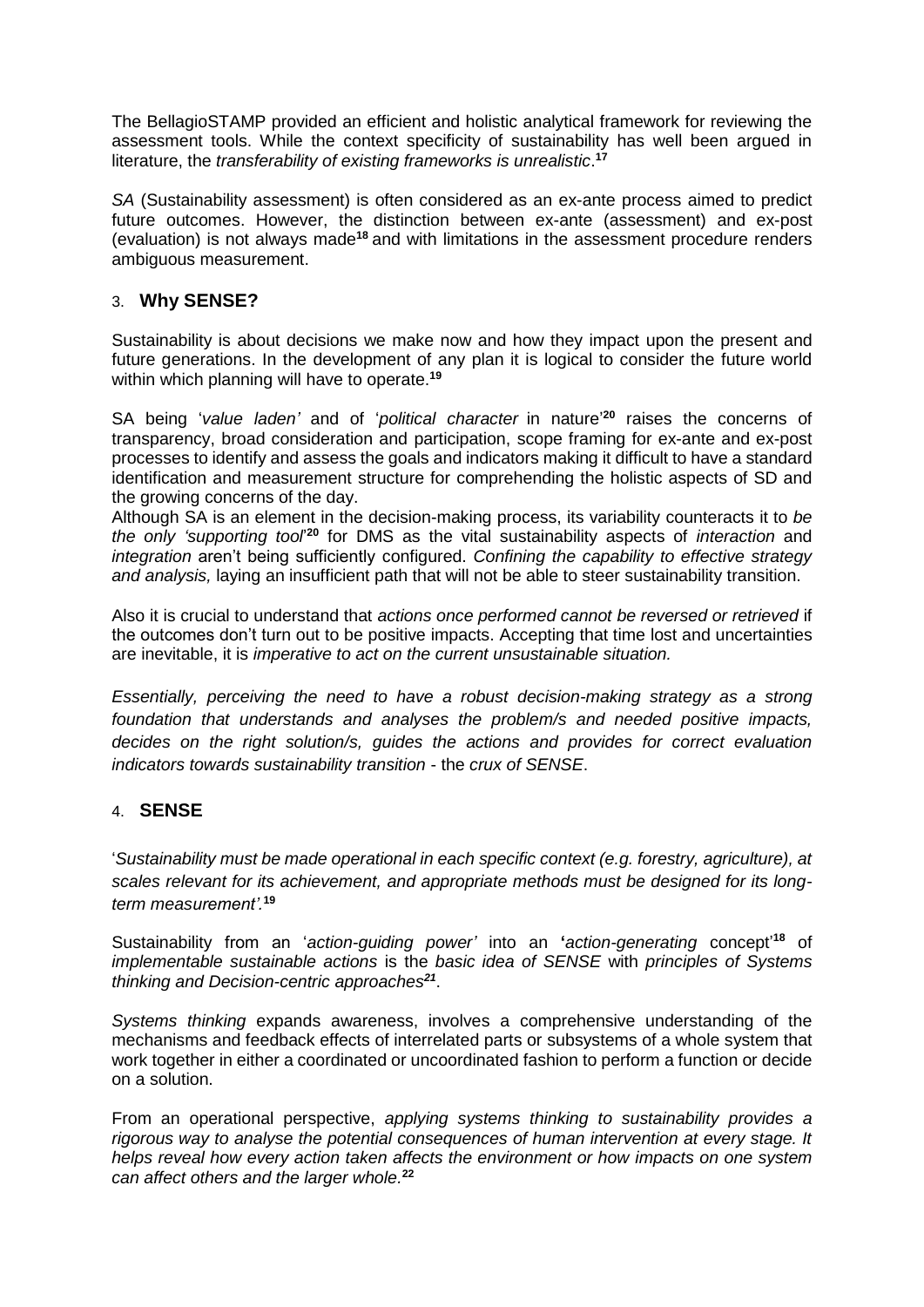*Decision-centric approach* allows to make informed decisions by putting together and explicitly defining all the required elements for the decision/s to be made. Today, it's the key for innovative and in moment decisions in organizations.

*SENSE constructs DMS,* Figure 3 *as Strategy and Processes towards decision/s with systemic enquiry and systematic actions, the key* to understand and analyse the situation/s as a whole system (includes internal and external factors that affect the system) for defining - the SD objectives, choices which will be positive impacts for the larger good and deciding on the right solution/s for performing sustainable actions.



*'The transition of oneself from an observer of a reality which is considered to be outside oneself [e.g. the traditional role of the scientist] to a participant in the same reality, and then towards being a co-creator of that reality, requires fundamental cognitive and emotional orientation'.* **19**

#### 4.1 **Strategy**

Applying decision-centric approach for DMS by leveraging the *four sustainability principles***<sup>7</sup>** as *rules*, the *Six dimensions***<sup>7</sup> /***5Ps***<sup>4</sup>** of sustainability as *processes* that need to be followed or adhered to by addressing the *three decision-making challenges***<sup>18</sup>** to define the data parameters with *people being the drivers of sustainable actions,* fulfils the necessary prerequisites or checkpoints as a *foundation* to take the *right decisions for sustainability transition*, shown in Figure 4 below;

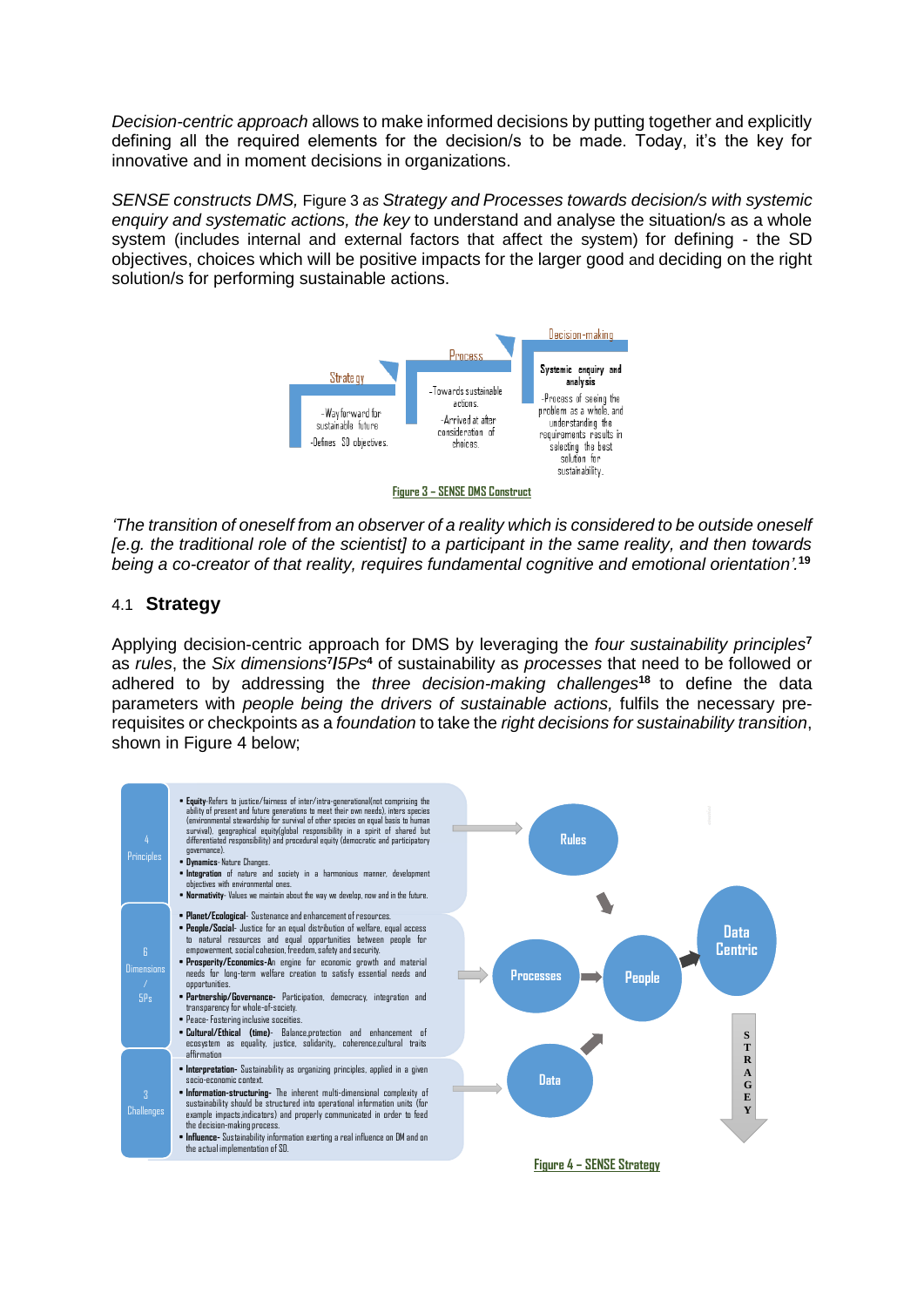#### 4.2 **Processes**

Systems and decision-centric processes go hand in hand. The *Strategy,* Figure 4 feeds *Systemic approach-The Design***<sup>23</sup>** , Figure 5 as depicted below and helps analyse the *processes* - *Problem-framing* that contributes to the *Solution-oriented* which seeks and analyses for the present and future needs and decides on the required sustainable action/s for *Implementation*  followed by the *Evaluation* for impact assessment as a *holistic approach* towards SD.

Every stage of the systems approach is linked and iterative, best understood and carried out by systemic model Logical framework or *Logframe* (LF)**<sup>24</sup>** - widely used for development and social projects as systemic thinking descriptive and analytical project handling framework that helps strengthen project design, implementation and evaluation.

As a series of connected propositions- LF, Figure 5 reflects *SENSE Strategy* and *Processes* as a *one-page summary by presenting key information in a systematic way towards effecting sustainability transition.* 



## 5. **SENSE: Action**-**Framework** and **Methodology**

*Systemic Enquiry, Norm for Sustainable Equity purpose* is of an *Enabler* for *Sustainable Development* as *prime for a just society* whose core lies in the *protection and enhancement of the larger good* (*Planet species and resources).*

SENSE *as a holistic approach for sustainability* is a *Systemic Decision-Centric decisionmaking, implementation and evaluation* (ex-ante and ex-post) *Action-Framework and Methodology.* Its basic aim is to understand, analyse, assess, map and *strategize the best practical decision/s or solution/s to zero-on the actions for sustainability transition.*

It allows to break down the complexity for SDGs with *systemic enquiry systematically*. Any concern/subject/theme at the individual, corporation/institution, policy, local, national and international level can seek *sustainability transition* by *logging into SENSE*.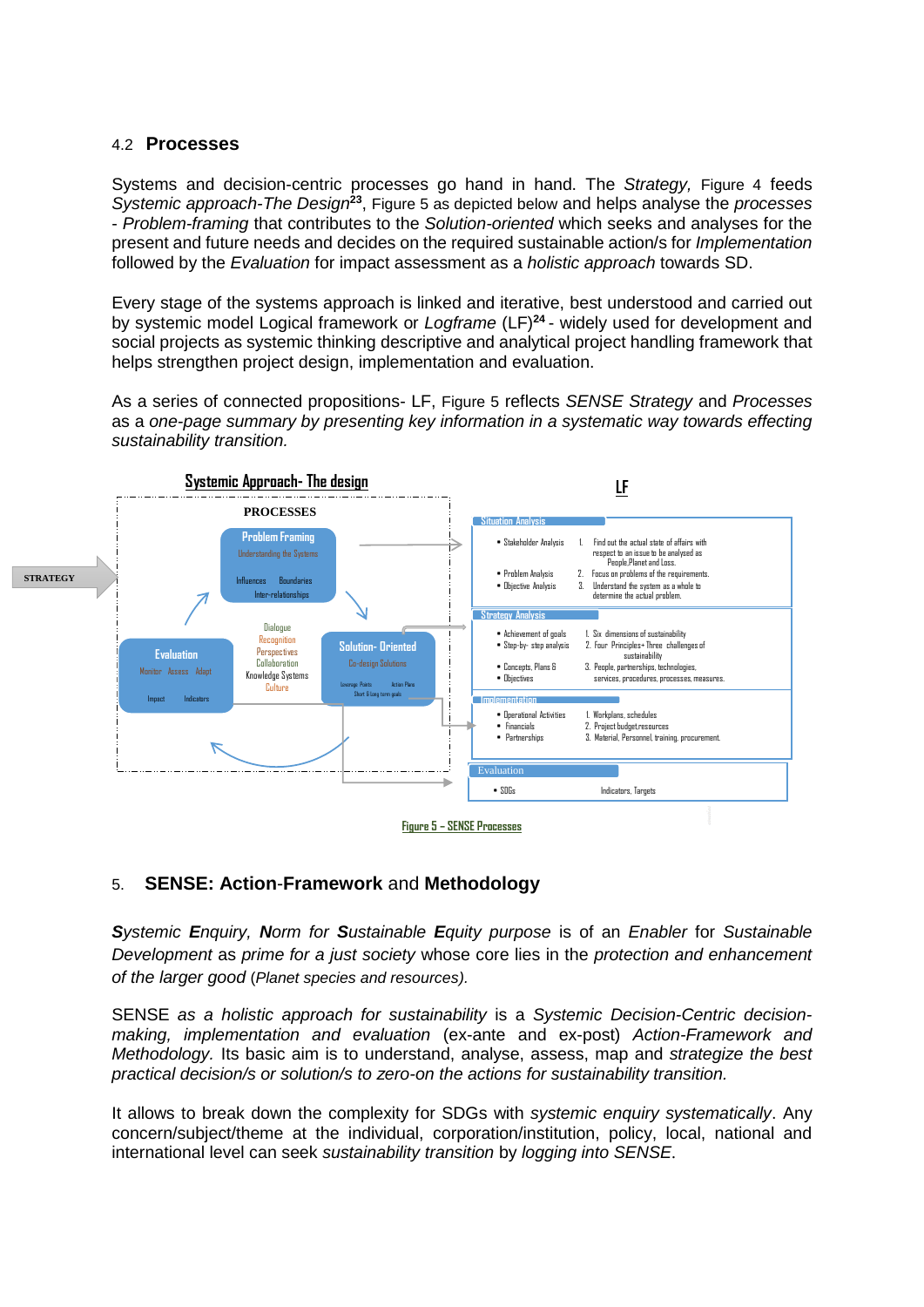SENSE as a *one-page action summary* conveys the required sustainable actions to be performed and evaluated for SDGs**<sup>25</sup>** as represented below in Figure 6.

| i<br>T<br>F<br>R<br>R.<br>Å<br>A<br>Ĩ.<br>E<br>M<br>G.<br>Y<br>E<br>W<br>p<br>0<br>R.<br>O<br>R<br>C<br>E<br>K<br>Ŝ.<br>3 |                      |                                                                                                                                                                                                                                                                                |                                                                                                                                                                                        | Need: 3P.<br>Theme: Subiect of concern                                                                                                                                                                                                                                                                                                                             |                                                                           | Vision: Sustainable Growth                                                                                                                                                                                                           |                                                                                                                                                      |                                                                                                                                                    |                                                                                                                                                                                 |
|---------------------------------------------------------------------------------------------------------------------------|----------------------|--------------------------------------------------------------------------------------------------------------------------------------------------------------------------------------------------------------------------------------------------------------------------------|----------------------------------------------------------------------------------------------------------------------------------------------------------------------------------------|--------------------------------------------------------------------------------------------------------------------------------------------------------------------------------------------------------------------------------------------------------------------------------------------------------------------------------------------------------------------|---------------------------------------------------------------------------|--------------------------------------------------------------------------------------------------------------------------------------------------------------------------------------------------------------------------------------|------------------------------------------------------------------------------------------------------------------------------------------------------|----------------------------------------------------------------------------------------------------------------------------------------------------|---------------------------------------------------------------------------------------------------------------------------------------------------------------------------------|
|                                                                                                                           | Status-Quo<br>Phases |                                                                                                                                                                                                                                                                                | Nature's<br>Sustainable Outset<br>Rhythm                                                                                                                                               |                                                                                                                                                                                                                                                                                                                                                                    | <b>Action Plan</b>                                                        |                                                                                                                                                                                                                                      | Implementation                                                                                                                                       | Evaluation                                                                                                                                         |                                                                                                                                                                                 |
|                                                                                                                           | $\overline{c}$<br>1  |                                                                                                                                                                                                                                                                                | 3                                                                                                                                                                                      | 4                                                                                                                                                                                                                                                                                                                                                                  | 5<br>6                                                                    |                                                                                                                                                                                                                                      | 7                                                                                                                                                    | 8                                                                                                                                                  |                                                                                                                                                                                 |
|                                                                                                                           |                      | Problem Identification                                                                                                                                                                                                                                                         | III-Effects                                                                                                                                                                            | Positive Impact                                                                                                                                                                                                                                                                                                                                                    | Solution/s                                                                | Short Term (fim)                                                                                                                                                                                                                     | Long Term<br>$(bm-2vrs)$                                                                                                                             | <b>Organizational</b><br>Support                                                                                                                   | SDG Mapping                                                                                                                                                                     |
|                                                                                                                           |                      | Subject of concern:<br>Status.Facts.<br>Requirements.                                                                                                                                                                                                                          | Internal and external<br>problems for subject of<br>concern.                                                                                                                           | 6 Dimensions/5Ps for<br>sustainability transition.                                                                                                                                                                                                                                                                                                                 | Sustainable<br>practices that can<br>implement 6<br>dimensions/5Ps.       | Changes in actions<br>towards sustainable<br>actions.                                                                                                                                                                                | Sustainable<br>actions as a<br>norm.                                                                                                                 | Systems/<br>Stakeholder<br>Identification<br>Finances                                                                                              | Targets/<br>Indicators                                                                                                                                                          |
| M<br>E<br>H<br>D<br>0<br>0<br>G<br>Y                                                                                      |                      | <b>Introduction</b><br>Comparative<br>analysis of the best<br>vs followed present<br>scenario, practises.<br>(Local focus)<br><b>Requirements for</b><br>the theme to be<br>presented with<br>output analysis for<br>best and present<br>practices. Finance<br>being constant. | People<br>Well-being<br>insecurities.<br>Planet<br>Bad effects on<br>climate and species.<br>Loss<br>Unexpected<br>problems.<br>Financial concerns<br>internal/external<br>influences. | People/Social<br>Welfare and Justice.<br>Planet/Ecological<br>Enhancement and<br>Sustenance of resources.<br>Prosperity/Economics<br>Economic growth.<br>Peace<br>Fosters inclusiveness.<br>Partnership/<br><b>Institutional/Governan</b><br>Ce<br>Whole-of Society.<br>Ethical(Time)/Cultural<br>Balance, Protection.<br>enhancement of<br>ecosystem and culture. | Solution/s<br>Value<br>Proposition<br>Articulate/<br>Define<br>solution/s | Risk<br>Diversification<br>-Remedial steps<br>to counteract<br>problems of the<br>present<br>practices with<br>immediate<br>effect<br>Value<br>Provision<br>-Immediate<br>solutions for<br>betterment<br>towards 6<br>dimensions/5Ps | Sound<br><b>Practices</b><br>Towards a<br>fully<br>developed<br>sustainabl<br>e model<br>for<br>solution/s<br>as per<br>Nature's<br>Rythmn<br>phase. | List the<br>concerned to<br>work and<br>team up with.<br>Financials<br>Budget<br>Allocation<br>Financial<br>Projections<br>(3 years as safety net) | List SDGs as<br>per Sustainable<br>outset impacts<br>with indicators.<br>Their present<br>status for the<br>concern.<br>Target of the<br>indicators<br>presented as per<br>SDGs |

SENSE (Systemic Enquiry, Norm for Sustainable Equity)

**Figure 6 – SENSE Action Framework and Methodology**

## **5.1 SENSE: Action- Framework**

The Framework in Figure 6 above refers to the *Strategy and Processes that leads to holistic actions for sustainability.*

*With Sustainable growth* as the vision, prime criteria being *for the larger good* and understanding the *concern as a whole* sets the *strategy for SDGs.*

*Scoped for SDG12* with the *17 SDGs* indicators as *both the evaluation and/or scoping benchmark***<sup>25</sup>** seeks realistic aspects for holistic impact and on-ground performance *through systemic enquiry and analysis as depicted in Strategy,* Figure 4 and *Processes,* Figure 5.

The *lean process* (identify, understand, analyse) works for continuous betterment in every phase and passes through each with improvements as an *iterative process* that allows to decide the solution/s for sustainability.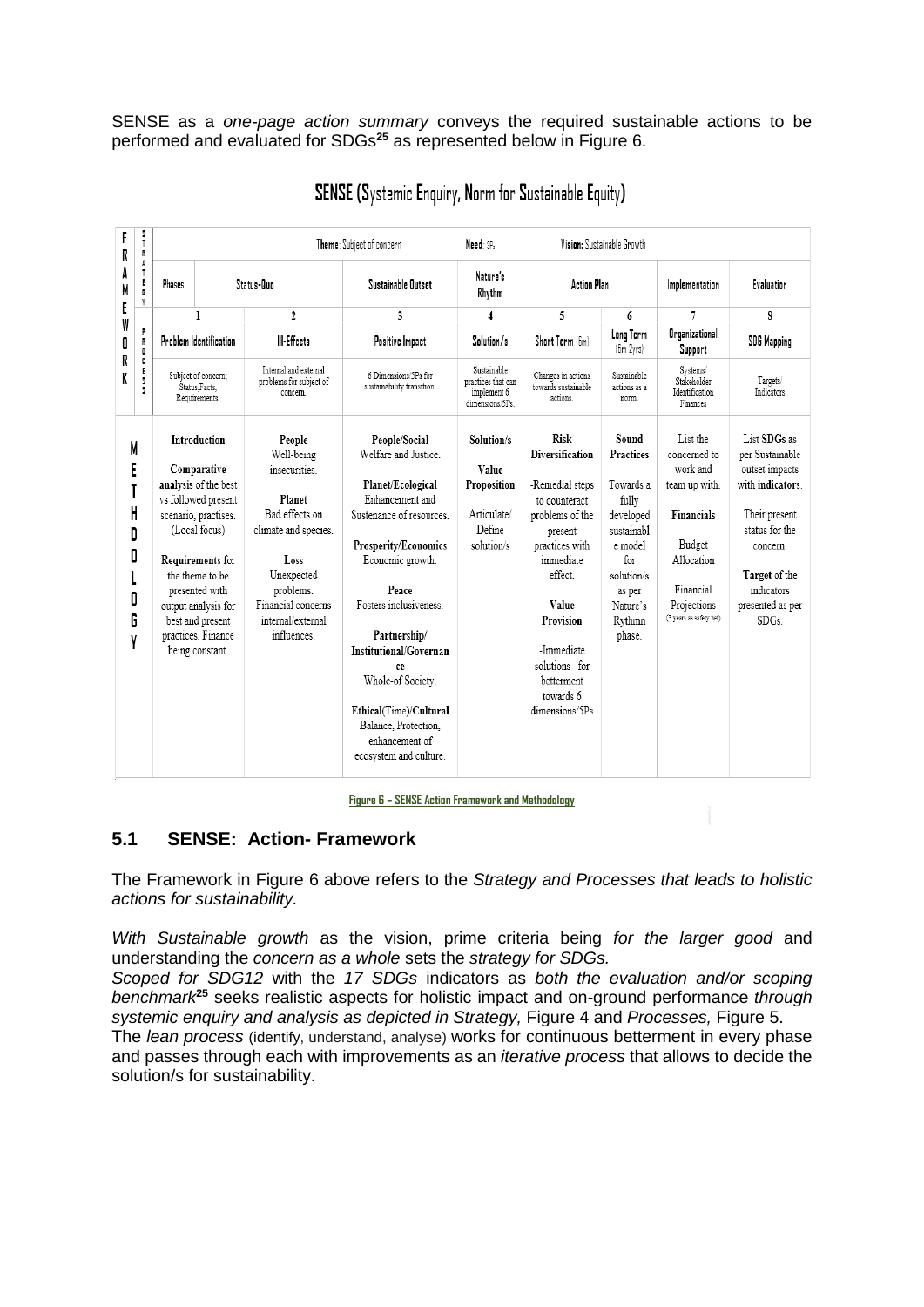## **5.2 SENSE: Methodology**

SENSE Methodology depicted in Figure 6 is a *step-step by process* from Strategy to Processes towards sustainability transition.

**SENSE** → Informed decisions with Systemic Enquiry and Analysis/Assessment + Implementation of Sustainable Actions + Evaluation  $\Rightarrow$  Sustainability transition  $\Rightarrow$  SD

Both, Framework and Methodology of Figure 6 are explained in detail below;

 **Theme** states the *subject of the concern* by the user that would impact different SDGs, which could be:

- A *whole system*. Examples: Agriculture, Sustainable Transportation, Energy Systems.
- One of the *requirements* of the system. Examples: Water, fertilizer for agriculture, Electric Vehicles for public transportation, Renewable Lighting, sustainable procurement of raw-material/s for a product.
- One or more of the *17 SDGs***4,25** their specific target/s or indicator/s like Child Mortality Rate, Reduction of CO2 emissions.
- **Need** defines the theme /subject of concern by addressing the *3Ps* (People, Planet and Profit) as *validity towards sustainability*.
- **Vision** defines for *sustainable growth* of the subject/theme.

If the need doesn't tick for 3Ps and vision isn't for sustainable growth, then the theme in contention isn't an option that seeks sustainability and is to be reconsidered.

Examples: War as a solution to curtail or gain something is a loss to the 3Ps and doesn't tick to move ahead but negotiation does, increasing production or usage of pesticides doesn't but natural fertilizers for soil fertility and climate protection does, soft drinks for taste does not but tasty fortified drinks for health and sustainable consumption does, Financial products only for consumption don't but for increasing consumption and production cycle that empowers people towards sustainable growth will tick for 3Ps.

Once the Theme is set it progresses from *design* through *plan* to *implementation* and *evaluation* defined as *six phas*es - *Status-Quo, Sustainable Outset, Nature's Rhythm, Action Plan, Implementation* and *Evaluation*; divided into *8 Processes Problem Identification, Ill-Effects, Positive Impact with* Six Dimensions/5Ps, *Solution/s*, *Short Term (6 months), Long Term(6months-2years)*, *Organizational Support* and *Financials* and *SDG Mapping*.

The *first phase* Status-quo pursues to analyse the problem/s in 1<sup>st</sup> and 2<sup>nd</sup> Processes.

1. **Problem identification**/1st Process introduces the theme, depicts facts of the present situation, compares with the best practices from across the world with focus for local adaptation in real numbers/data/images to the possible extent. Most importantly, *defining the requirements* and *influences* which makes up the theme allows for holistic scoping. Examples: Raw materials, incidents/scenarios. These requirements with Finance being the constant will be the drivers that give a clear cut understanding of where the actual problem lies and what needs to be done towards sustainability.

Data, facts and figures are to be gathered from respective authentic sources - World bank, OECD, sdgtracker**<sup>26</sup>**, news and on-field surveys, reports. In case of no available data, requirements defined will allow to track the problem.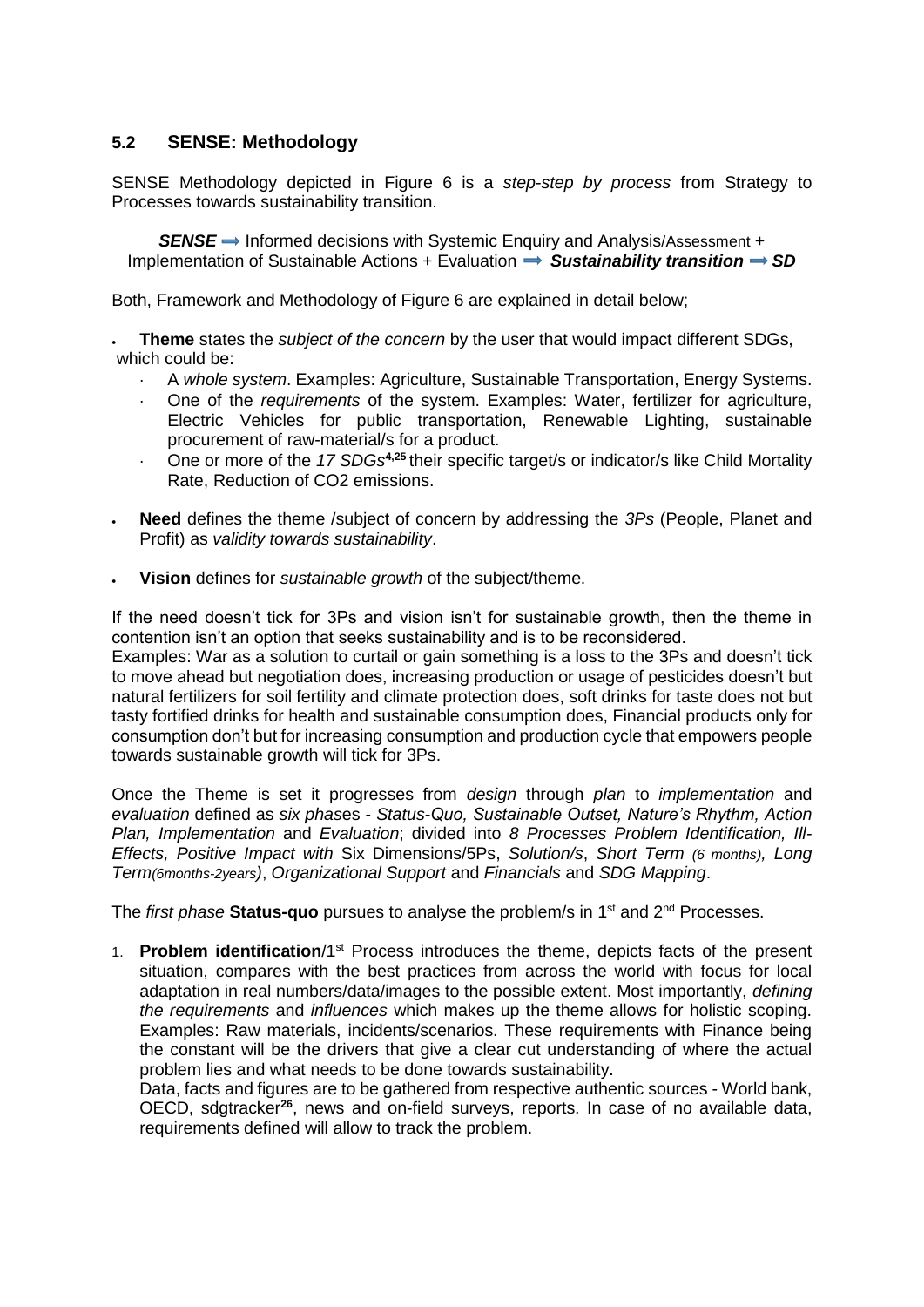- 2. **Ill**-**Effects/***2 nd Process* identifies and articulates the problems for present practices as **People** *facing well-being insecurities* like unsecured job/income, health problems, lack of education; **Planet** and species disturbed due to climate change, strain on resources and **Loss** faced due to bad practices and unexpected incidents. Enlisting them accordingly gives the actual reality of the status that needs to change.
- 3. Once the *Ill-effects* have been identified, the *second phase* seeks for the **Sustainable Outset**/3<sup>*d*</sup> *Process where positive impacts are to be listed as per the Sixdimensions of* **sustainability/5Ps** (refer Figure 4 and 6 for explanation) based on local needs/necessities for the larger good and those that are reverse or opposite to *Ill-Effects.* These needed and required impacts would chalk out the best solutions for sustainability transition.

#### **Recognising the problems from the requirements, unforeseen circumstances and understanding the needs or positive impacts for Six Dimensions/5Ps lays the foundation for sustainability transition to identify the required sustainability solution.**

4. The *third phase* **Nature's Rhythm/***4 th Process* will define the best practical solution/s that can accomplish the *Sustainable Outset* impacts of SixDimensions/5Ps. Also depicts the *Value Proposition* of the solution/s and articulates the different tasks of the solution/s that need to be implemented for SD. The already implemented best practice elsewhere could be a/or part of possible solution. If there are two or more best practices that could be adapted, a comparison of both will be analysed based on the SixDimensions/5Ps of sustainability for a better alternative according to the local conditions and situation/s or the solutions could be worked out in collaboration as necessary.

With the to be done sustainable actions enlisted in Nature's Rhythm, the *fourth phase* **Action Plan** is divided as 5<sup>th</sup> & 6<sup>th</sup> Processes;

- 5. **Short-term/***5 th Process* are tasks to be accomplished within 6 months' by focussing on **Risk Diversification** where remedial steps are taken to counteract problems of the present practices/*Ill-Effects* along with **Value Provision** which seeks for immediate solutions towards betterment of *SixDimensions/5Ps*. These are small changes that can be implemented right away to change the course towards sustainable actions.
- 6. **Long-term/***6 th Process* With 6 months-2 years as the time frame for **Sound Practices** towards a fully developed **sustainable practical model** as *per Nature's Rhythm* solution/s which could be replicated for sustainability transition.
- 7. Then comes the fifth phase, Implementation/7th Process where Organizational/ Stakeholder partnerships and support systems will be identified along with minimum of 3 year financial projections (as safety net) and budget allocation for tasks to be implemented on-ground towards Sustainable Outset Impacts.
- 8. The final *sixth phase*, **Evaluation**/*8 th Process* maps to specific SDGs indicators**<sup>26</sup>** according to and by the *Sustainable Outset SixDimensions/5Ps* impacts. By **specifying/mapping** the **targets** and the **indicators** of UNSDGs which are the ultimate goals to be achieved and comparing them with present status in real numbers gives the gap or goal that is to be achieved for sustainability, serves as both ex-ante assessment towards setting the goals and ex-post evaluation for outcomes measurement. Examples: SDG indicator 8.1.1 GDP present status is 5.8%, Target is 7%, Gap 1.2% is the goal and actions need to be strategized and directed towards achieving it. If the targets don't have the present data for any indicator, specifying the SDG indicator and marking the present status as 0 and setting a target (helpful as a marker for data & future use) gives the realistic values of impact assessment and evaluation for realizing the goals effectively.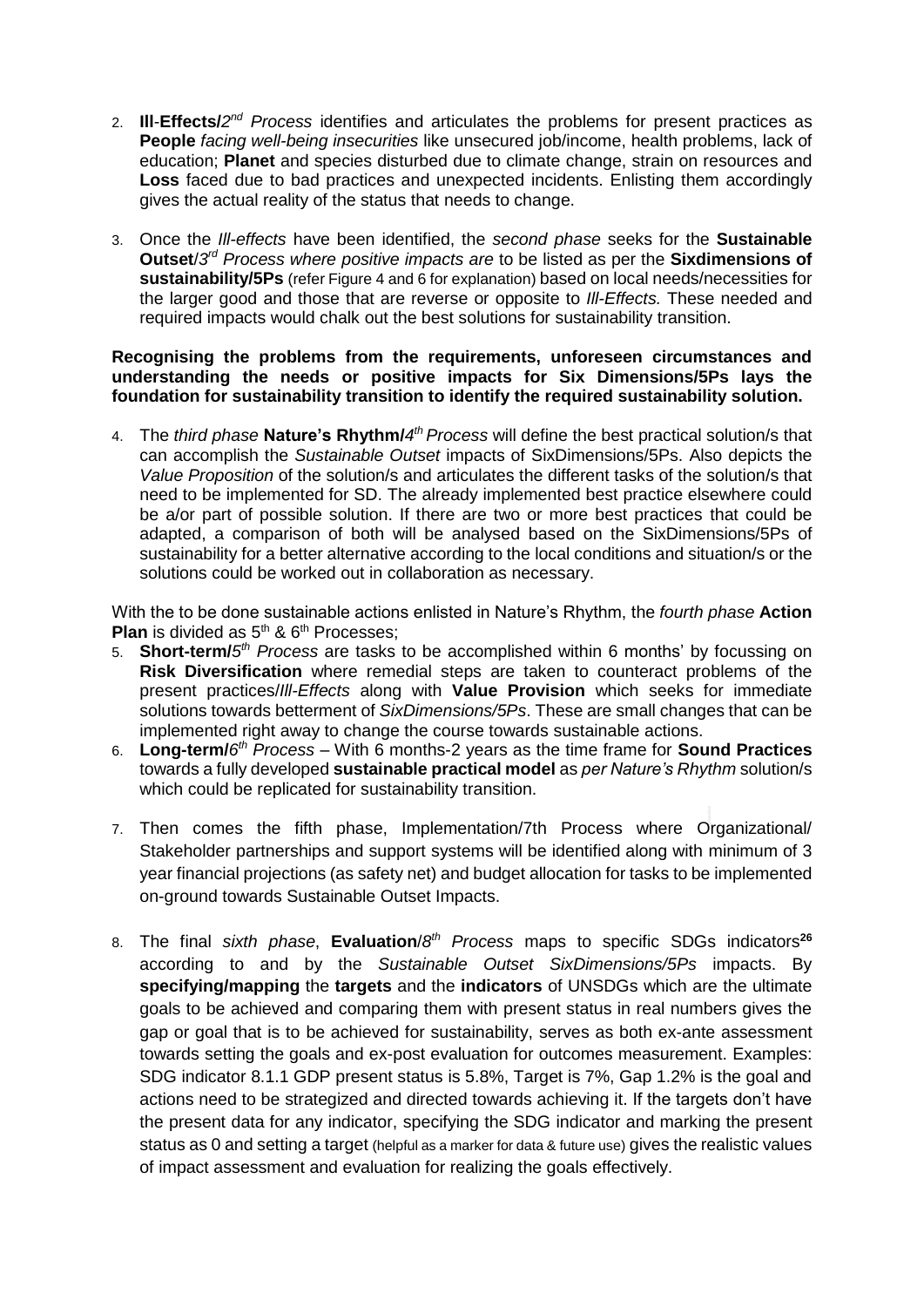## **5.3 SENSE: Approaches**

Once the *Theme, Need* and *Vision* which could be SDG specifics or a particular concern that would impact SDGs have been defined and ticked to go ahead into the SENSE methodology, there are **3 ways to approach for sustainability in SENSE,** used as needed.

 **Step-by-step process** from *left to right* as explained in 5.2 SENSE Methodology, Figure 6 and depicted below - to understand the problem/s in  $1<sup>st</sup>$  and  $2<sup>nd</sup>$  that helps identify the positive impacts/needs in the  $3<sup>rd</sup>$  which determines the sustainability solution in the  $4<sup>th</sup>$  to be chalked out in the  $5<sup>th</sup>$ ,6<sup>th</sup> for implementation with the  $7<sup>th</sup>$  and evaluation in  $8<sup>th</sup>$ . Can be used when problem is not straightforward and needs guidance to find what or where the real issue. Examples: Reduction of agricultural expenses, side effects due to new batch of lifestyle products released into the market.

> **1,2 3 4 5,6 7 8 Status-Quo Sustainable Outset Nature's Rhythm Action Plan Implementation Evaluation**

 **Goal Oriented**: Starts with the processes 1 and 2 for understanding and analysing *Status-* Quo followed by the 3<sup>rd</sup> Sustainable Outset defining positive impacts as per SixDimensions *of sustainability/5Ps* which would address or map to the *8 th SDG Mapping* to focus on the specific indicators that aims for the 4<sup>th</sup> Nature's Rhythm to zero-on the right solution/s continued by the  $5<sup>th</sup>$  &  $6<sup>th</sup>$  *Action-plan for*  $7<sup>th</sup>$  *Implementation* as the image below. Good way when the problem and the positive improvements needed are clear. Example: Rainwater harvesting for household water usage, sustainable production of a particular product that needs a strategy to implement.

> **1,2 3 8 4 5,6 7 Status-Quo Sustainable Outset Evaluation Nature's Rhythm Action Plan Implementation**

 **SDG Specific**: Starts with process *8 Evaluation to* clearly identify the specific indicator/s which will the subject of concern followed by 1<sup>st</sup> & 2<sup>nd</sup> Status-Quo to understand the present problems of the indicator/s for addressing the needed changes as per 3<sup>rd</sup>/Sustainable *Outset* Six*Dimensions/5Ps* leading to the *4 th Nature's Rhythm* for the sustainable solution/s to be planned in the 5<sup>th</sup> and 6<sup>th</sup> Action Plan and implemented with 7<sup>th</sup>. Apt for working towards a specific indicator of SDGs, social work.

> **8 1,2 3 4 5,6 7 Evaluation Status-Quo Sustainable Outset Nature's Rhythm Action Plan Implementation**

## 6. **SENSE Ag (Agriculture)**

**SENSE Ag** depicts how to take charge of transition towards sustainable practices for *Water conservation and reduction of Fertilizer usage for Agriculture, Rice India.* 

Water usage for agriculture in India accounts to 80% with Fertilizer/hectare at almost 1500% more than required. It is important to seek *sustainability transition for Rice cultivation, India's staple and highest cultivated crop at more than 50%* to effect some real changes for SD in India as a whole.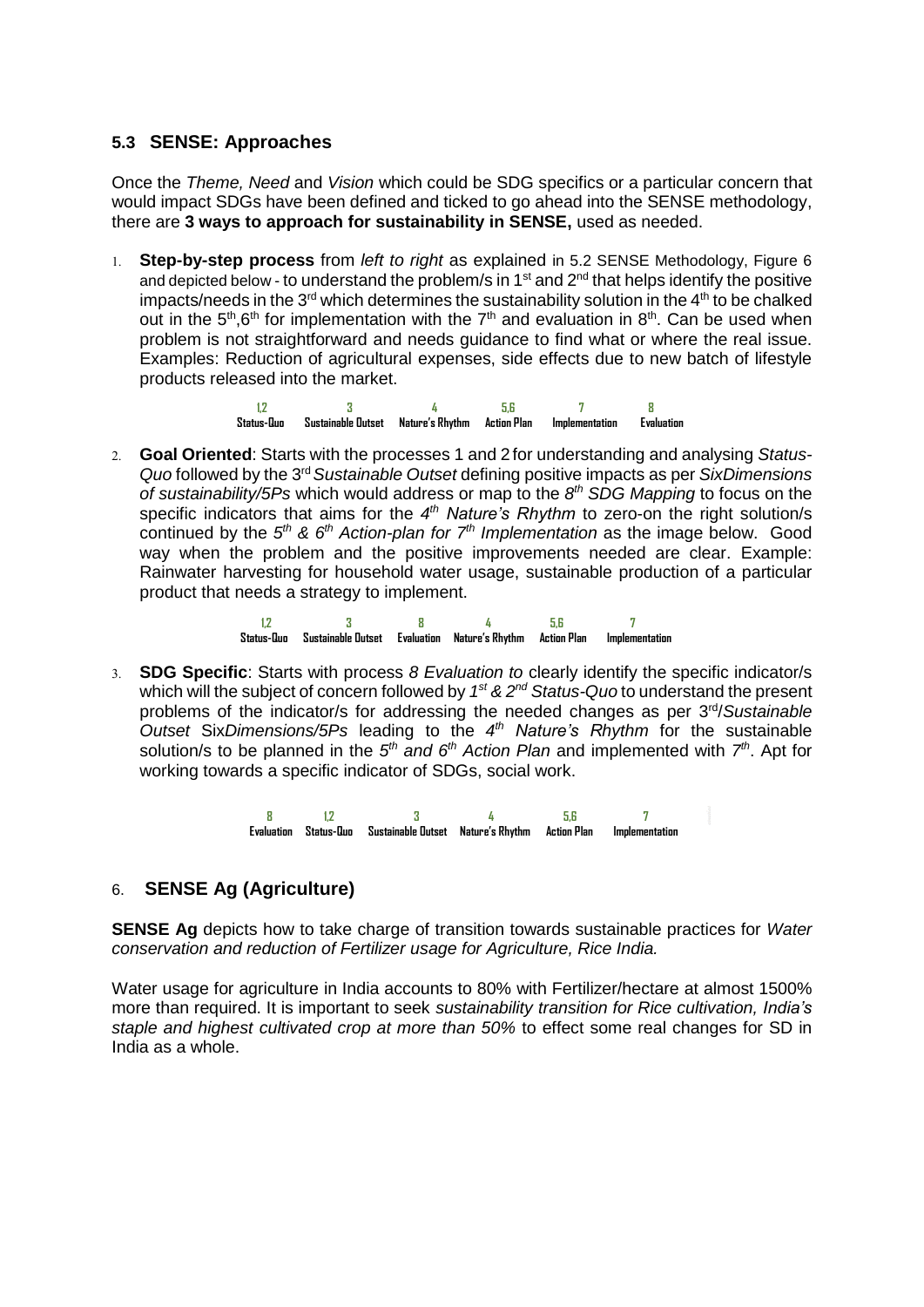SENSE Ag has a concern for the theme but needs clarity and direction for the solution, adopts first of the three approaches for sustainability as a step-by step process from left to right.

|                                                                                                                                                                                                 |                                                                                             |                                                                                                                   | Theme: Water Conservation & Reduction of fertilizer usage                                                                                                                          |                                                                                                                                                      | Need: 3PS                                                                                                                   | Vision: Sustainable Browth                                                                                                                 |                                                                                                              |                                                                                                                                                               |  |
|-------------------------------------------------------------------------------------------------------------------------------------------------------------------------------------------------|---------------------------------------------------------------------------------------------|-------------------------------------------------------------------------------------------------------------------|------------------------------------------------------------------------------------------------------------------------------------------------------------------------------------|------------------------------------------------------------------------------------------------------------------------------------------------------|-----------------------------------------------------------------------------------------------------------------------------|--------------------------------------------------------------------------------------------------------------------------------------------|--------------------------------------------------------------------------------------------------------------|---------------------------------------------------------------------------------------------------------------------------------------------------------------|--|
| Status-Quo                                                                                                                                                                                      |                                                                                             |                                                                                                                   | Sustainable Outset                                                                                                                                                                 | Nature's Rhythm                                                                                                                                      | <b>Action Plan</b>                                                                                                          |                                                                                                                                            | Implementation                                                                                               | Evaluation                                                                                                                                                    |  |
| 1                                                                                                                                                                                               |                                                                                             | 2                                                                                                                 | 3                                                                                                                                                                                  | 4                                                                                                                                                    | 5                                                                                                                           | 6                                                                                                                                          |                                                                                                              | 8                                                                                                                                                             |  |
|                                                                                                                                                                                                 |                                                                                             | III-Effects                                                                                                       |                                                                                                                                                                                    |                                                                                                                                                      |                                                                                                                             | Long Term                                                                                                                                  |                                                                                                              |                                                                                                                                                               |  |
| Problem Identification                                                                                                                                                                          |                                                                                             |                                                                                                                   | Positive Impact                                                                                                                                                                    | Solution/s                                                                                                                                           | Short Term (6m)                                                                                                             | $(6m-2vrs)$                                                                                                                                | <b>Organizational Support</b>                                                                                | SDG Mapping                                                                                                                                                   |  |
| 1.3bn population,<br>50%(2018) dependent;<br>contributing to 16% GDP.<br>Rice staple 2nd highest produced<br>@ 20% world rice production.<br>Output-tha Land/%<br>W <sub>r</sub><br>4.6<br>30.4 |                                                                                             | People<br>Low output<br>Low quality of food,<br>health and life.<br>Unsecured Future-<br>Poverty trap.<br>Planet  | People/Social<br>Good quality food.<br>Improved health and well-<br>being.<br>Empowerment for farmers.<br>Fulfilment of basic<br>necessities on own.<br>Equality, safe and secured | Sustainable<br>agriculture<br>Involves the<br>production of food,<br>fibre, or other plant<br>or animal products<br>using farming<br>techniques that | <b>Risk</b><br><b>Diversification</b><br>Technology<br>intervention<br>-Soil test<br>-Water test<br>-Weather<br>information | <b>Sound Practices</b><br>Practising eco<br>methods<br>-Fertiliser from<br>agriculture waste<br>locally.<br>Renewable<br>energy for needs. | Precision farming<br>education and<br>practical training<br>(NPOs/NGOs).<br>Crop management.                 | SDGs Present Target%<br>5.8%<br>8.1.1<br>7%<br>3.5%<br>2%<br>8.4<br>8.5<br>\$2<br>\$10<br>15.2%<br>7%<br>2.1.1<br>7%<br>15%<br>2.1.2<br>38.4%<br>15%<br>2.2.1 |  |
| <b>B:AU: 10</b><br>47.6<br>IN: 3.8<br>60.4                                                                                                                                                      |                                                                                             | Climate Pollution                                                                                                 | living.<br>Planet/Ecological                                                                                                                                                       | protect<br>the environment.<br>public health.                                                                                                        | Crop selection<br>/rotation                                                                                                 |                                                                                                                                            | Water management.<br>Waste management.                                                                       | 2.2.2<br>10%<br>21%<br>\$3240<br>2.3<br>\$1620                                                                                                                |  |
| Practises<br>Present<br>-Water<br>Flooding<br>-Chemical<br>Fertilizers                                                                                                                          | <b>Best</b><br>SRI (System<br>of Rice<br>Intensificatio<br>n)<br>-High yield,<br>Management | Loss of arable land, soil<br>infertility<br>High water & fertilizer<br>usage.<br>Burning of crop residues<br>Loss | Sustaining natural<br>resources: water, soil.<br>Reduced use of chemical<br>fertilizers.<br>Climate pollution reduction<br>Interspecies protection.                                | human<br>communities and<br>animal welfare.<br>Zero budget<br>farming.                                                                               | Water storage<br><b>Irrigation</b><br>Drip irrigation<br>Water recycling<br>/reuse                                          | Robust water.<br>fertilizer<br>techniques with<br>Precision<br>farming, zero<br>budget models<br>implementation.                           | Remote Data sensing<br>systems database.<br>Agro facilities<br>- Marketing/value<br>- Insurance<br>- Finance | No data<br>12.1<br>÷<br>30%<br>12.3<br>15%<br>1.5%<br>3.5%<br>1.2.1<br>10%<br>21%<br>1.1.1<br>15%<br>29%<br>1.2.2<br>27%<br>53%<br>1.2.2                      |  |
| Requirements                                                                                                                                                                                    | $\alpha$ f<br>Soil fertility,<br>Weeding,<br>Water<br>Methods                               | High input costs<br>Low value<br>Farmers finance dilemma<br>Bad crop<br>Climate Disasters                         | <b>Prosperity/Economics</b><br>Income support and<br>increase for farmers.<br>Reduced dependency for<br>basic needs.                                                               | Precision<br>techniques<br>Farmer<br>finance<br>options                                                                                              | Nutrient<br>Management<br>Crop storage<br>facilities                                                                        |                                                                                                                                            | <b>Financials</b><br>Agriculture Budget<br>R&D<br>Spend<br>Best<br>South                                     | No data<br>1.3.1<br>÷.                                                                                                                                        |  |
| 1.Land-1ha                                                                                                                                                                                      | lha                                                                                         |                                                                                                                   | Economic growth.<br>Peace                                                                                                                                                          | Quality Inputs                                                                                                                                       | <b>Value Provision</b>                                                                                                      |                                                                                                                                            | Malawi<br>Africa<br>16.4%<br>3.06%<br>India                                                                  |                                                                                                                                                               |  |
| 2. Yield: 2.6t                                                                                                                                                                                  | $6t - 12t$                                                                                  |                                                                                                                   | No conflict for natural                                                                                                                                                            | Agricultural<br>marketing & value                                                                                                                    | Finance options                                                                                                             |                                                                                                                                            | 0.3%<br>5.4%                                                                                                 |                                                                                                                                                               |  |
| 3.Seed-50kg<br>4. Water-                                                                                                                                                                        | 7.8kz                                                                                       |                                                                                                                   | resources.                                                                                                                                                                         | Waste                                                                                                                                                | Insurance<br>products                                                                                                       |                                                                                                                                            | Budget increase per<br>hectare.                                                                              |                                                                                                                                                               |  |
| 15000ltr<br>5.Fertilizer-                                                                                                                                                                       | 600ltr                                                                                      |                                                                                                                   | Partnership/Institutional/<br>Governance                                                                                                                                           | Management<br>Risk                                                                                                                                   | Minimum<br>support price                                                                                                    |                                                                                                                                            | Minimum support<br>price.                                                                                    |                                                                                                                                                               |  |
| 165kgs/ha<br>6.Finance-                                                                                                                                                                         | 10.5kgs/Ha                                                                                  |                                                                                                                   | Whole of society<br>engagement with                                                                                                                                                | Management                                                                                                                                           | value for crops.                                                                                                            |                                                                                                                                            |                                                                                                              |                                                                                                                                                               |  |
| \$300                                                                                                                                                                                           | \$275                                                                                       |                                                                                                                   | government support.<br>Ethical (Time)/ Cultural                                                                                                                                    |                                                                                                                                                      | Minimum cost<br>agriculture                                                                                                 |                                                                                                                                            |                                                                                                              |                                                                                                                                                               |  |
| *W-World<br><b>B-Best</b><br>IN-India<br>FAO, 2017                                                                                                                                              |                                                                                             |                                                                                                                   | Securing future<br>generation's well-being so<br>that they don't have to<br>struggle for basic needs.<br>Increasing soil fertility.                                                | $     -$                                                                                                                                             |                                                                                                                             |                                                                                                                                            |                                                                                                              |                                                                                                                                                               |  |





 Water and fertilizer are requirements for agriculture and seeing the problem as a whole for rice cultivation is necessary for effective and holistic solution/s. *Problem Identification* depicts Agriculture stats at a glance for Rice cultivation, India, its requirements followed by the best practices for local adaptation with output analysis as per world standards.

Defining the right data**<sup>27</sup>** is crucial, allows for 2 possible solutions here;

- 1. The already stated best practice SRI could be/one of the required solution/s.
- 2. Else, it would aid in arriving at holistic and effective solution/s. In this case the initial concern was to seek sustainable water and fertilizer usage. Moving across we identified other problems in the *Ill-Effects* related to food quality, health, pollution, income as graver concerns that must be addressed as shown for *SixDimensions/5Ps* in *Sustainable Outset*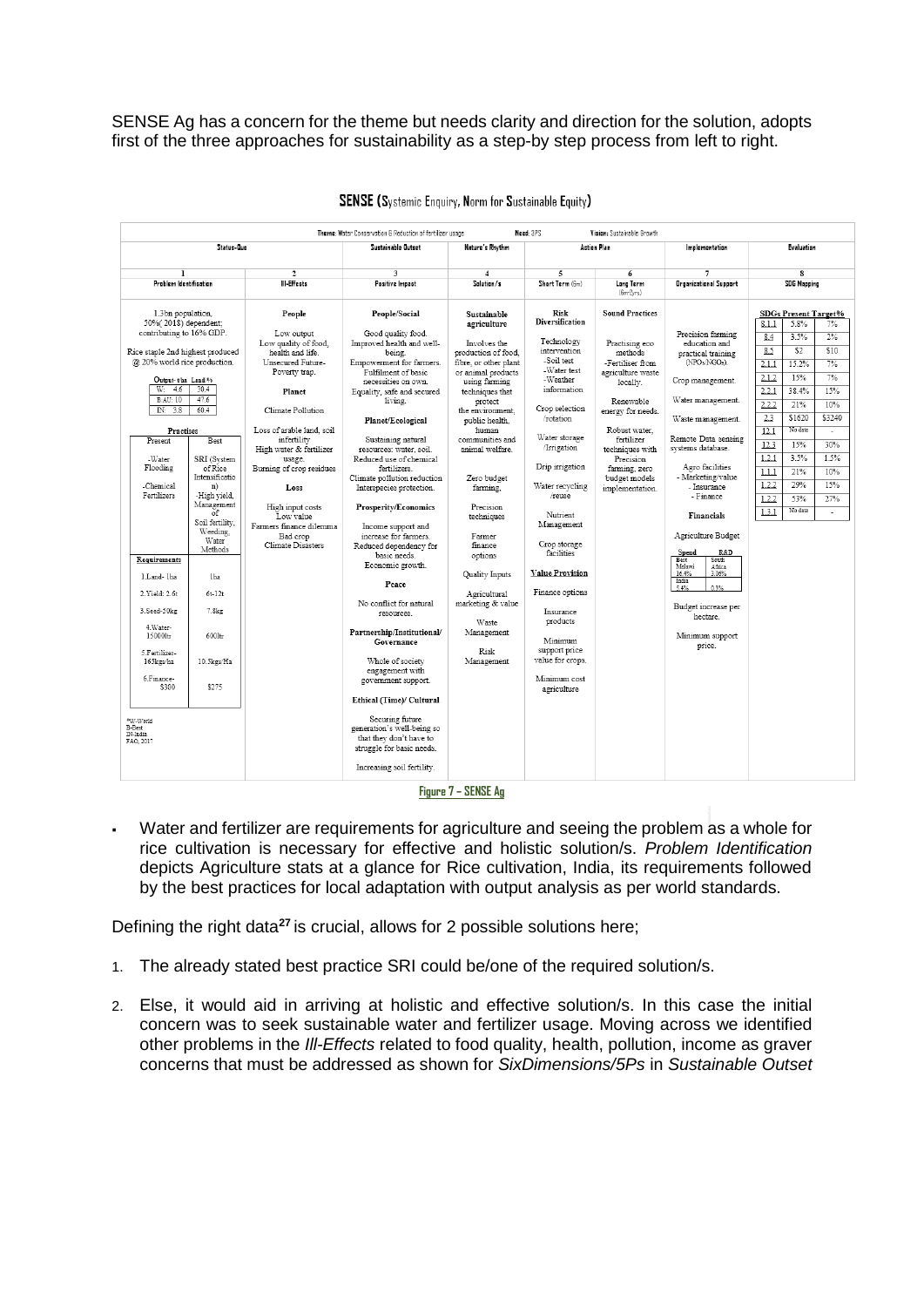leading us to *Nature's Rhythm* '**Sustainable Agriculture**' as a holistic solution with different choices to be implemented as per the local necessities which would not only set the right path for sustainability transition of *SDG12- Water and Fertilizer consumption* and *improve production for quality food* but also *aid other SDGs 8,2,12,1* as seen in the evaluation phase of SDGs indicators.

- SENSE Ag broadly depicts as a policy-making construct with **systemic decision-making process as an intervention for sustainability**. Adding to this it can also be seen that it provides for an individual in this case *farmers*, to see what best practices they could follow for eco-friendly, low cost, low-resource usage, high yield and high-income agriculture, possible to do at their level like crop rotation, SRI techniques.
- From a *corporate/social entrepreneur* perspective SENSE Ag presents the different opportunities like technological services, storage facilities, agricultural marketing and management.
- *NGOs or NPOs* could aid in *awareness* and *training facilities* of sustainable agriculture techniques, help with the different sources that benefit the farmers and aid the decisionmaking process with their data inputs.
- SENSE Ag *Financials for agriculture productivity* (Nature's Rhythm tasks implementation) *as budget allocation and income increase support sets both production and consumption cycle- SDG12 boosting other SDGs towards sustainable growth of the country.*
- For whole-of-society the *Evaluation phase***<sup>28</sup>** would be the same SDGs indicators as shown in SENSE Ag but the present status and target would be entered specifically to their case. At the individual level the *SDG 8 Decent Work and Economic Growth* would be how better are they able to manage on their own for basic necessities to start with for a decent living in numbers it would range from 0 to 1,2,3…, income saved previously vs now, *SDG 3* Good *Health & Well-being* as health condition improvements. For businesses (starting from individuals to business vertical wise impacts) indicators will be related to *SDG 12* Efficient management of resources that would also reflect as increase in SDG 8 farmer's income, translating to *SDG 1, 2 No poverty and Zero Hunger*. SENSE Ag depicts *SDG 1.3.1 Population covered by Social Protection Cover* and *12.1 Ten Year framework of programs* as no data at national level but at the individual/local level surveys could help with the information for the present status and act as lead to set the future course of action.
- *Evaluation* of SENSE Ag Action *Plan* will take place at least every 6 months to gauge the short term achievements and for improved performance strategies in future. In case the decision taken is not as effective/needs to be changed/updated due to dynamic changes it once again goes through the SENSE iteration with the old and new inputs for effective analysis and strategies towards the set target/s.

**SENSE** addresses the limitations reflected in SIA, transferability of The New BellagioSTAMP principles with **systemic decision-centric approach** as a *decision-making Strategy* and *Processes- prime criteria being for the Larger good as per the SixDimensions/5Ps* and understanding *the situation of the whole system* as the **lever for setting standards** required for **holistic scoping** and **goal-setting**, **broad participation and fact verification** for **informed reality**, **correctness** in presenting **indicators and impacts** as **dual-effect check** for sustainability transition and evaluation towards Sustainable Development.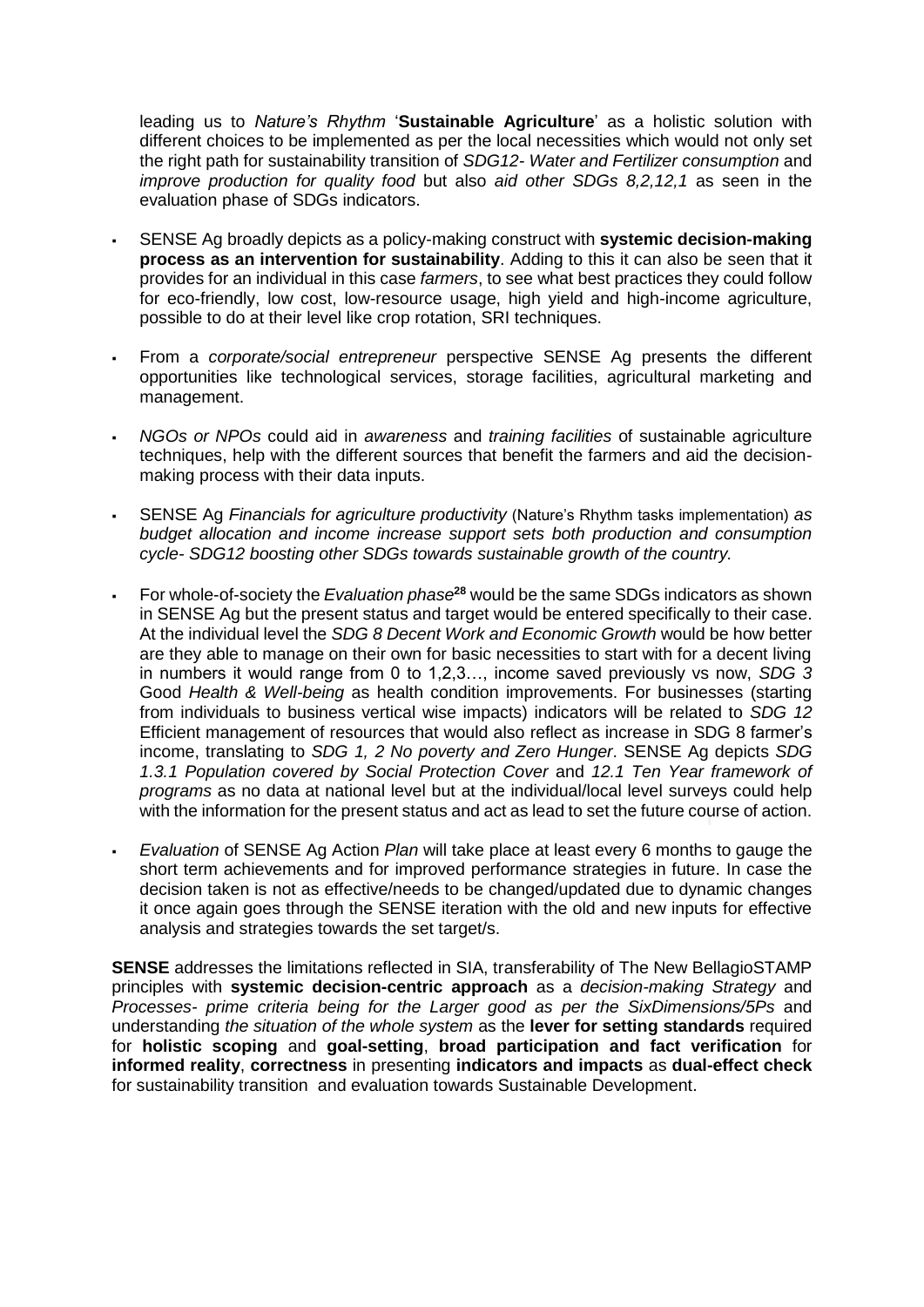## 7. **Conclusion**

Our Common Future**<sup>1</sup>** carries a precise and concrete sustainability message, which is mostly neglected. The report points out that sustainable development contains two key concepts:

- o *"The concept of 'needs', in particular the essential needs of the world's poor, to which overriding priority should be given"; and*
- o "*The idea of limitations imposed by the state of technology and social organization on the environment's ability to meet present and future needs".*

'It is important as it prioritizes the basic needs of the large number of people living in extreme poverty and argues that failure to meet (basic) human needs and aspirations does not lie with the environmental capabilities to meet these needs—it is not a problem of physical environmental limits or resource availability—but is due to humanity's social organization and state of technology—or in other words a shortcoming of human decision making'.

Practices such as The New BellagioSTAMP and SIA are being developed and used since the 1990's but the required changes towards sustainability couldn't be transferred as needed and expected due to Sustainability Assessment's value-laden and political nature posing variability and ambiguity - limiting the scope and confining the capability to effective strategy for identification of goals and evaluation indicators, reflected as gaps in analysis and reporting process for sustainability.

Today, it is foremost to understand that *We are one* (Planet species and resources), connected and only when we work in tandem with the '*Nature's Rhythm'* can we lead and leave a secure life for our and future generations.

With UNSDGs, data and technological advancements, *Onus lies* on the *human power of capabilities* to turn around the negative effects created by human actions with *robust decisionmaking for transition to sustainable actions.*

*Towards the same, SENSE* (*S*ystemic *E*nquiry, *N*orm for *S*ustainable *E*quity) is an Action-Framework and Methodology – a decision-making strategy *that steers sustainability transition.*

**SENSE** → Informed decisions with Systemic Enquiry and Analysis/Assessment + Implementation of Sustainable Actions + Evaluation  $\Rightarrow$  Sustainability transition  $\Rightarrow$  SD

Key aspects of SENSE are that the '*Sustainable Outset*' or the needed *impacts define decision-making for actions that need to be performed towards sustainability* which is halfproblem solved as we *work for the real goals from the start and 'Evaluating the decisions and impacts' from time to time* allows for much more robustness in the future.

Most important *advantages* of SENSE are *being able to see the whole system* with *Systemic Decision-Centric approach* to take *informed decisions* that not only paves way for *seeking rightful solutions* but also helps to *clearly identify* the roles of the individual, corporations/institutions, governance to *perform sustainable actions* as a *one-page summary* so that the issues could be solved holistically. *SENSE* for the *whole-of-society* at the local, national and international level particularly for *policy-making* will be the *utmost effector as effective policy will make sure that everyone acts* producing real impact in a short time setting things right for the larger good.

For real-world practical usage, SENSE will be available as a collaborative web-tool. It enables to work on themes simultaneously and shared easily for effective solutions towards performing sustainable actions - potentially making it as a *norm for Sustainable Equity*.